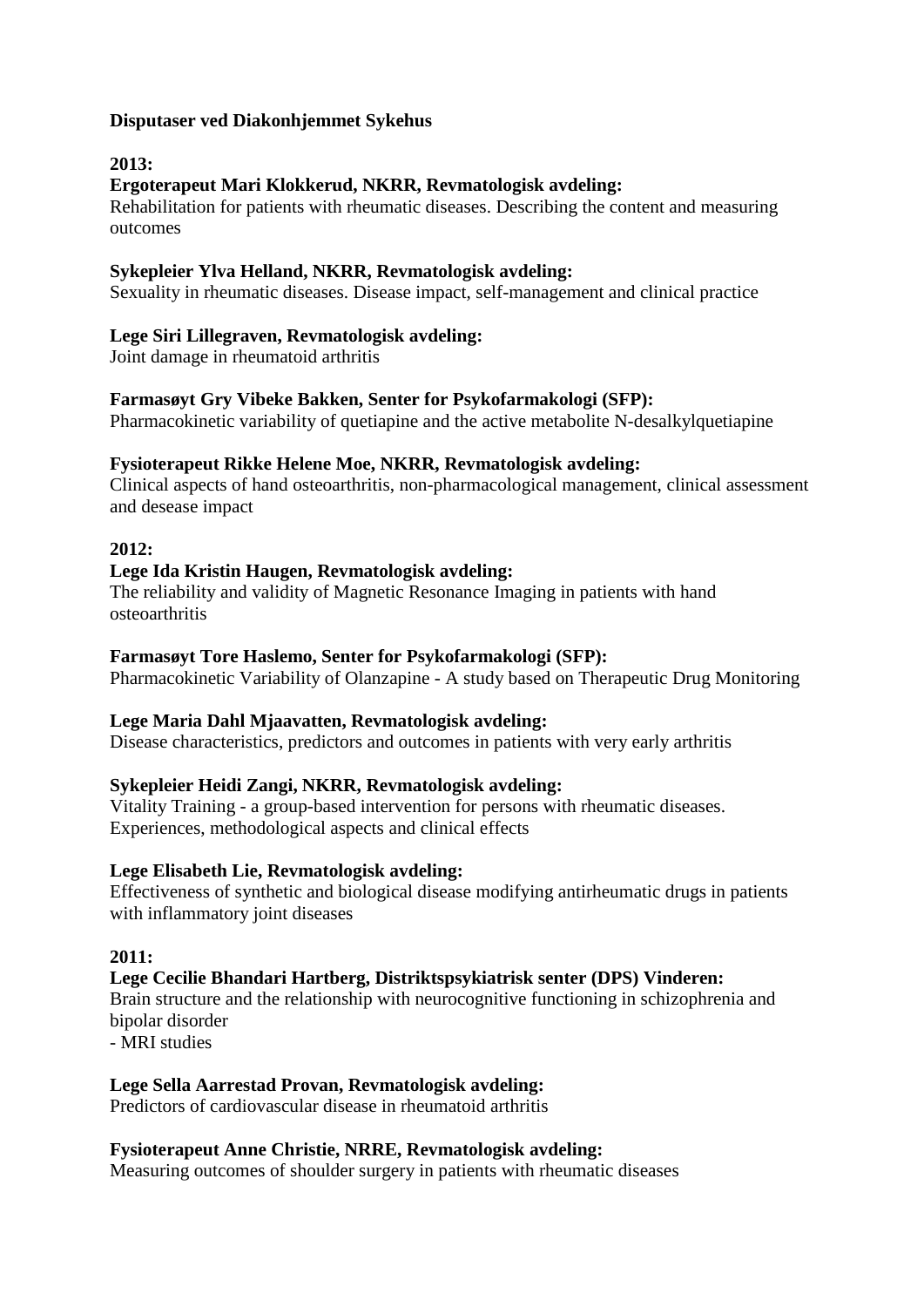## **Lege [Barbara Slatkowsky-Christensen, Revmatologisk avdeling:](http://intranett/modules/module_123/proxy.asp?D=2&C=4&I=8700)**

Symptoms, Functional Aspects and Health Related Quality of Life in Patients with Hand **Osteoarthritis** 

#### **Lege [Unn Kristin Hansen Haukvik, Psykiatrisk avdeling:](http://intranett/modules/module_123/proxy.asp?D=2&C=4&I=8700)**

Effects of obstetric complications on brain morphology in schizophrenia

#### **2010:**

#### **Psykolog [Erik Stänicke, BUP Vest:](http://intranett/modules/module_123/proxy.asp?D=2&C=4&I=7931)**

Analytic change after analysis - A conceptual case-based follow-up study

#### **Lege [Pernille Bøyesen, Revmatologisk avdeling:](http://intranett/modules/module_123/proxy.asp?D=2&C=4&I=7914)**

Clinical, serological and imaging assesments of inflammation as predictors of joint damage in patients with rehumatoid arthritis of short duration

### **Lege [Hanne Osnes Ringen, Kirurgisk avdeling:](http://intranett/modules/module_123/proxy.asp?D=2&C=4&I=7914)**

Elective orthopaedic surgery in patients with inflammatory arthropathies

#### **Lege [Silje Watterdal Syversen, Revmatologisk avdeling:](http://intranett/modules/module_123/proxy.asp?D=2&C=4&I=7914)**

Soluble biomarkers as predictors of progressive joint destruction in Rheumatoid Arthritis

#### **Farmasøyt [Ida Rudberg, Senter for Psykofarmakologi:](http://intranett/modules/module_123/proxy.asp?D=2&C=422&I=7458)**

Impact of CYP2C19 genetics on pharmacokinetic variability of escitalopram and sertraline - a study based on therapeutic drug monitoring data

#### **2009:**

#### **Lege [Marte Schrumpf Heiberg, Revmatologisk avdeling:](http://intranett/modules/module_123/proxy.asp?D=2&C=4&I=6257)**

Clinical effectiveness of anti-TNF agents in inflammatory arthropathies - Results from the NOR-DMARD register

**2008**:

#### **Lege [Ragnar Nesvaag, Distriktspsykiatrisk senter \(DPS\)](http://intranett/modules/module_123/proxy.asp?I=5599&C=4&D=2) Vinderen:**

Characterization of brain morphology in patients with schizophrenia

#### **Lege [Espen Haavardsholm, Revmatologisk avdeling:](http://intranett/modules/module_123/proxy.asp?I=5480&C=4&D=2)**

Magnetic Resonance Imaging in Rheumatoid Arthritis. Studies of MRI-based methods for the assessment of disease course, prognosis and treatment response

#### **Lege [Sigrid Ødegård, Revmatologisk avdeling:](http://intranett/modules/module_123/proxy.asp?I=5380&C=4&D=2)**

Disease course of rheumatoid arthritis in a 10-year perspective

#### **Sykepleier Turid Heiberg, Revmatologisk avdeling:**

Outcome assessment in rheumatoid arthritis: The patient perspective

#### **2007:**

#### **Klinisk farmasøyt [Kirsten Viktil, Sykehusapoteket:](http://intranett/modules/module_123/proxy.asp?D=2&C=422&I=3485)**

Drug-related problems in hospitalized patients: A major challenge in current medicine